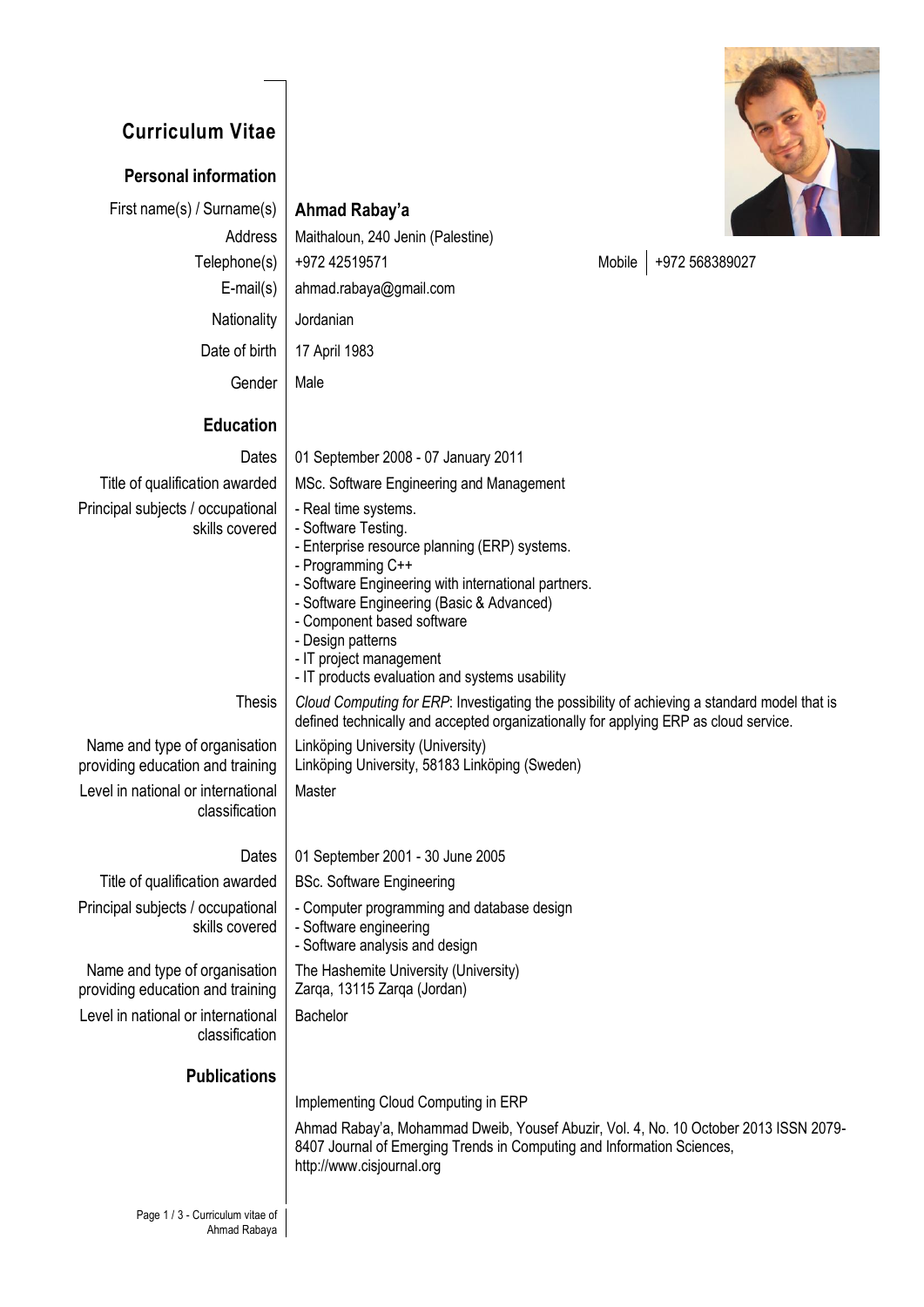## **Training**

| Title of training<br>Specialized Programme on Web Application Development using Open Source tools<br>Principal subjects / occupational<br>HTML & JavaScript, MySQL, Java & JSP, PHP, Multimedia Technologies<br>skills covered<br>Name and type of organisation<br>Centre for Development of Advanced Computing (C-DAC)<br>Noida, India<br>providing education and training<br>Work experience<br>Date<br>30 October 2011 - Now<br>Occupation or position held<br>Full-time Instructor & E-Learning Specialist<br>Main activities and responsibilities<br><b>Teaching Courses</b><br><b>Building E-Learning Center</b><br>Name and address of employer<br>Palestine Technical University / Kadoorie<br>Kadoorie, Tulkarm - Palestine<br>Type of business or sector<br>Educational Institute (University)<br>01 October 2011 - 01 February 2012<br>Date<br>Occupation or position held<br>Part-time Instructor<br>Main activities and responsibilities<br><b>Teaching Courses</b><br>Name and address of employer<br><b>Quds Open University</b><br>Jenin, Palestine<br>Tubas, Palestine<br>Type of business or sector<br>Educational Institute (University)<br>12 February 2011 - 29 September 2011<br>Date<br>Occupation or position held<br>Part-time Instructor<br>Main activities and responsibilities<br><b>Teaching Courses and Labs</b><br>Name and address of employer<br><b>Arab American University</b><br>Zababdeh, 240 Jenin (Palestine)<br>Type of business or sector<br>Educational Institute (University)<br>Date<br>01 March 2006 - 31 August 2008<br>Occupation or position held<br>Software Developer & BI Specialist<br>Main activities and responsibilities<br>Projects Development<br>Projects Implementation<br><b>Technical Documentations</b><br><b>Training and Support</b><br>Name and address of employer<br>Pioneers Information Technologies<br>Gardens Street, 11953 Amman (Jordan)<br>Type of business or sector<br>Business solutions provider<br><b>Personal skills and</b><br>competences<br>Mother tongue(s)<br><b>Arabic</b><br>Other language(s) | Dates           | 16 July 2012 - 05 October 2012 |                 |         |
|---------------------------------------------------------------------------------------------------------------------------------------------------------------------------------------------------------------------------------------------------------------------------------------------------------------------------------------------------------------------------------------------------------------------------------------------------------------------------------------------------------------------------------------------------------------------------------------------------------------------------------------------------------------------------------------------------------------------------------------------------------------------------------------------------------------------------------------------------------------------------------------------------------------------------------------------------------------------------------------------------------------------------------------------------------------------------------------------------------------------------------------------------------------------------------------------------------------------------------------------------------------------------------------------------------------------------------------------------------------------------------------------------------------------------------------------------------------------------------------------------------------------------------------------------------------------------------------------------------------------------------------------------------------------------------------------------------------------------------------------------------------------------------------------------------------------------------------------------------------------------------------------------------------------------------------------------------------------------------------------------------------------------------------------------------------------------------------|-----------------|--------------------------------|-----------------|---------|
|                                                                                                                                                                                                                                                                                                                                                                                                                                                                                                                                                                                                                                                                                                                                                                                                                                                                                                                                                                                                                                                                                                                                                                                                                                                                                                                                                                                                                                                                                                                                                                                                                                                                                                                                                                                                                                                                                                                                                                                                                                                                                       |                 |                                |                 |         |
|                                                                                                                                                                                                                                                                                                                                                                                                                                                                                                                                                                                                                                                                                                                                                                                                                                                                                                                                                                                                                                                                                                                                                                                                                                                                                                                                                                                                                                                                                                                                                                                                                                                                                                                                                                                                                                                                                                                                                                                                                                                                                       |                 |                                |                 |         |
|                                                                                                                                                                                                                                                                                                                                                                                                                                                                                                                                                                                                                                                                                                                                                                                                                                                                                                                                                                                                                                                                                                                                                                                                                                                                                                                                                                                                                                                                                                                                                                                                                                                                                                                                                                                                                                                                                                                                                                                                                                                                                       |                 |                                |                 |         |
|                                                                                                                                                                                                                                                                                                                                                                                                                                                                                                                                                                                                                                                                                                                                                                                                                                                                                                                                                                                                                                                                                                                                                                                                                                                                                                                                                                                                                                                                                                                                                                                                                                                                                                                                                                                                                                                                                                                                                                                                                                                                                       |                 |                                |                 |         |
|                                                                                                                                                                                                                                                                                                                                                                                                                                                                                                                                                                                                                                                                                                                                                                                                                                                                                                                                                                                                                                                                                                                                                                                                                                                                                                                                                                                                                                                                                                                                                                                                                                                                                                                                                                                                                                                                                                                                                                                                                                                                                       |                 |                                |                 |         |
|                                                                                                                                                                                                                                                                                                                                                                                                                                                                                                                                                                                                                                                                                                                                                                                                                                                                                                                                                                                                                                                                                                                                                                                                                                                                                                                                                                                                                                                                                                                                                                                                                                                                                                                                                                                                                                                                                                                                                                                                                                                                                       |                 |                                |                 |         |
|                                                                                                                                                                                                                                                                                                                                                                                                                                                                                                                                                                                                                                                                                                                                                                                                                                                                                                                                                                                                                                                                                                                                                                                                                                                                                                                                                                                                                                                                                                                                                                                                                                                                                                                                                                                                                                                                                                                                                                                                                                                                                       |                 |                                |                 |         |
|                                                                                                                                                                                                                                                                                                                                                                                                                                                                                                                                                                                                                                                                                                                                                                                                                                                                                                                                                                                                                                                                                                                                                                                                                                                                                                                                                                                                                                                                                                                                                                                                                                                                                                                                                                                                                                                                                                                                                                                                                                                                                       |                 |                                |                 |         |
|                                                                                                                                                                                                                                                                                                                                                                                                                                                                                                                                                                                                                                                                                                                                                                                                                                                                                                                                                                                                                                                                                                                                                                                                                                                                                                                                                                                                                                                                                                                                                                                                                                                                                                                                                                                                                                                                                                                                                                                                                                                                                       |                 |                                |                 |         |
|                                                                                                                                                                                                                                                                                                                                                                                                                                                                                                                                                                                                                                                                                                                                                                                                                                                                                                                                                                                                                                                                                                                                                                                                                                                                                                                                                                                                                                                                                                                                                                                                                                                                                                                                                                                                                                                                                                                                                                                                                                                                                       |                 |                                |                 |         |
|                                                                                                                                                                                                                                                                                                                                                                                                                                                                                                                                                                                                                                                                                                                                                                                                                                                                                                                                                                                                                                                                                                                                                                                                                                                                                                                                                                                                                                                                                                                                                                                                                                                                                                                                                                                                                                                                                                                                                                                                                                                                                       |                 |                                |                 |         |
|                                                                                                                                                                                                                                                                                                                                                                                                                                                                                                                                                                                                                                                                                                                                                                                                                                                                                                                                                                                                                                                                                                                                                                                                                                                                                                                                                                                                                                                                                                                                                                                                                                                                                                                                                                                                                                                                                                                                                                                                                                                                                       |                 |                                |                 |         |
|                                                                                                                                                                                                                                                                                                                                                                                                                                                                                                                                                                                                                                                                                                                                                                                                                                                                                                                                                                                                                                                                                                                                                                                                                                                                                                                                                                                                                                                                                                                                                                                                                                                                                                                                                                                                                                                                                                                                                                                                                                                                                       |                 |                                |                 |         |
|                                                                                                                                                                                                                                                                                                                                                                                                                                                                                                                                                                                                                                                                                                                                                                                                                                                                                                                                                                                                                                                                                                                                                                                                                                                                                                                                                                                                                                                                                                                                                                                                                                                                                                                                                                                                                                                                                                                                                                                                                                                                                       |                 |                                |                 |         |
|                                                                                                                                                                                                                                                                                                                                                                                                                                                                                                                                                                                                                                                                                                                                                                                                                                                                                                                                                                                                                                                                                                                                                                                                                                                                                                                                                                                                                                                                                                                                                                                                                                                                                                                                                                                                                                                                                                                                                                                                                                                                                       |                 |                                |                 |         |
|                                                                                                                                                                                                                                                                                                                                                                                                                                                                                                                                                                                                                                                                                                                                                                                                                                                                                                                                                                                                                                                                                                                                                                                                                                                                                                                                                                                                                                                                                                                                                                                                                                                                                                                                                                                                                                                                                                                                                                                                                                                                                       |                 |                                |                 |         |
|                                                                                                                                                                                                                                                                                                                                                                                                                                                                                                                                                                                                                                                                                                                                                                                                                                                                                                                                                                                                                                                                                                                                                                                                                                                                                                                                                                                                                                                                                                                                                                                                                                                                                                                                                                                                                                                                                                                                                                                                                                                                                       |                 |                                |                 |         |
|                                                                                                                                                                                                                                                                                                                                                                                                                                                                                                                                                                                                                                                                                                                                                                                                                                                                                                                                                                                                                                                                                                                                                                                                                                                                                                                                                                                                                                                                                                                                                                                                                                                                                                                                                                                                                                                                                                                                                                                                                                                                                       |                 |                                |                 |         |
|                                                                                                                                                                                                                                                                                                                                                                                                                                                                                                                                                                                                                                                                                                                                                                                                                                                                                                                                                                                                                                                                                                                                                                                                                                                                                                                                                                                                                                                                                                                                                                                                                                                                                                                                                                                                                                                                                                                                                                                                                                                                                       |                 |                                |                 |         |
|                                                                                                                                                                                                                                                                                                                                                                                                                                                                                                                                                                                                                                                                                                                                                                                                                                                                                                                                                                                                                                                                                                                                                                                                                                                                                                                                                                                                                                                                                                                                                                                                                                                                                                                                                                                                                                                                                                                                                                                                                                                                                       |                 |                                |                 |         |
|                                                                                                                                                                                                                                                                                                                                                                                                                                                                                                                                                                                                                                                                                                                                                                                                                                                                                                                                                                                                                                                                                                                                                                                                                                                                                                                                                                                                                                                                                                                                                                                                                                                                                                                                                                                                                                                                                                                                                                                                                                                                                       |                 |                                |                 |         |
|                                                                                                                                                                                                                                                                                                                                                                                                                                                                                                                                                                                                                                                                                                                                                                                                                                                                                                                                                                                                                                                                                                                                                                                                                                                                                                                                                                                                                                                                                                                                                                                                                                                                                                                                                                                                                                                                                                                                                                                                                                                                                       |                 |                                |                 |         |
|                                                                                                                                                                                                                                                                                                                                                                                                                                                                                                                                                                                                                                                                                                                                                                                                                                                                                                                                                                                                                                                                                                                                                                                                                                                                                                                                                                                                                                                                                                                                                                                                                                                                                                                                                                                                                                                                                                                                                                                                                                                                                       |                 |                                |                 |         |
|                                                                                                                                                                                                                                                                                                                                                                                                                                                                                                                                                                                                                                                                                                                                                                                                                                                                                                                                                                                                                                                                                                                                                                                                                                                                                                                                                                                                                                                                                                                                                                                                                                                                                                                                                                                                                                                                                                                                                                                                                                                                                       |                 |                                |                 |         |
|                                                                                                                                                                                                                                                                                                                                                                                                                                                                                                                                                                                                                                                                                                                                                                                                                                                                                                                                                                                                                                                                                                                                                                                                                                                                                                                                                                                                                                                                                                                                                                                                                                                                                                                                                                                                                                                                                                                                                                                                                                                                                       |                 |                                |                 |         |
|                                                                                                                                                                                                                                                                                                                                                                                                                                                                                                                                                                                                                                                                                                                                                                                                                                                                                                                                                                                                                                                                                                                                                                                                                                                                                                                                                                                                                                                                                                                                                                                                                                                                                                                                                                                                                                                                                                                                                                                                                                                                                       |                 |                                |                 |         |
|                                                                                                                                                                                                                                                                                                                                                                                                                                                                                                                                                                                                                                                                                                                                                                                                                                                                                                                                                                                                                                                                                                                                                                                                                                                                                                                                                                                                                                                                                                                                                                                                                                                                                                                                                                                                                                                                                                                                                                                                                                                                                       |                 |                                |                 |         |
|                                                                                                                                                                                                                                                                                                                                                                                                                                                                                                                                                                                                                                                                                                                                                                                                                                                                                                                                                                                                                                                                                                                                                                                                                                                                                                                                                                                                                                                                                                                                                                                                                                                                                                                                                                                                                                                                                                                                                                                                                                                                                       | Self-assessment | Understanding                  | <b>Speaking</b> | Writing |

Page 2 / 3 - Curriculum vitae of Ahmad Rabaya